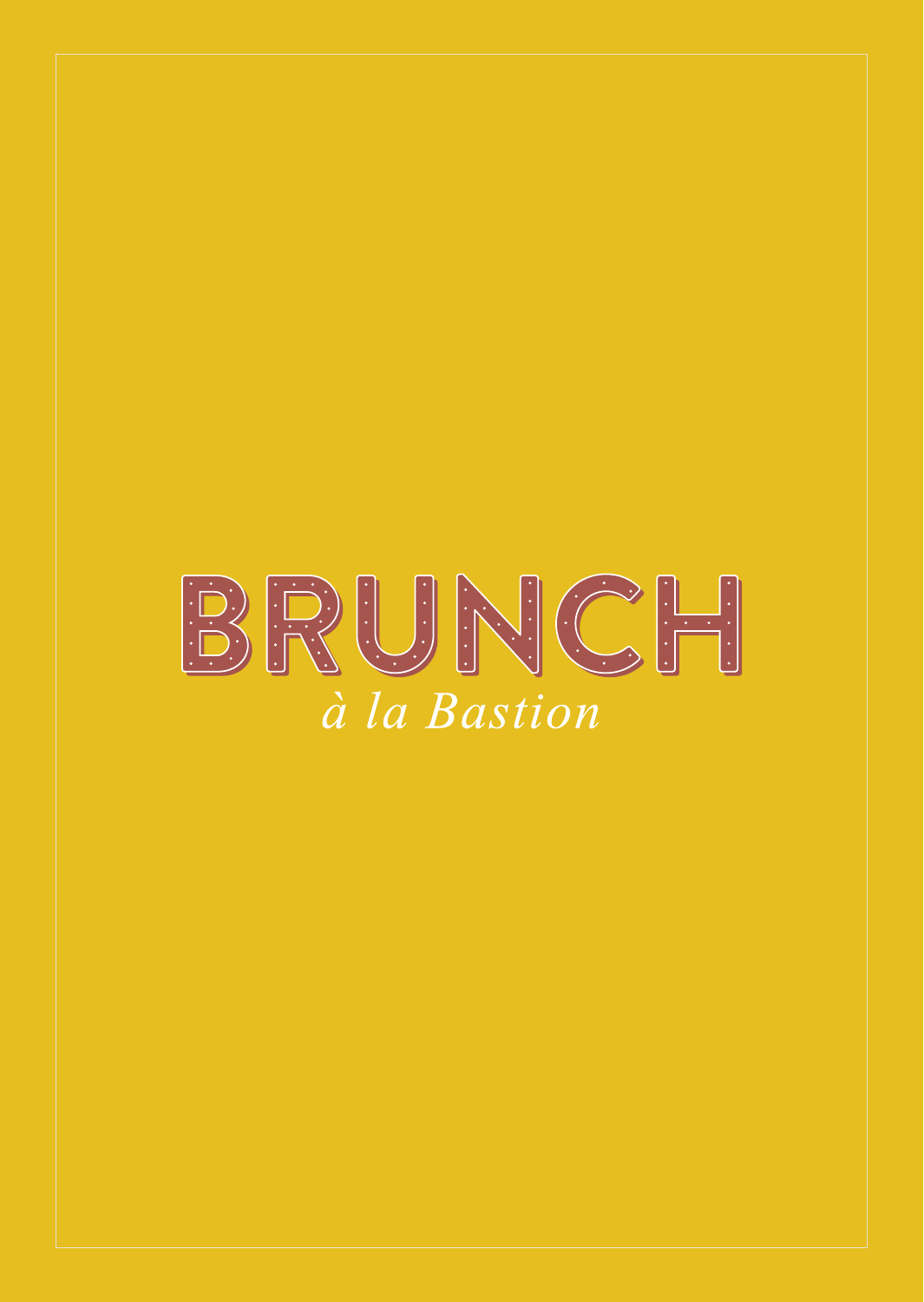

*Saturdays 1pm - 4pm AED 390 Soft | AED 490 House | AED 690 Champagne*

> BREADBASKET, VIENNOISERIE *Jam, Croissant, Pain Au Chocolat, Cinnamon Roll*



OEUFS COCOTTE *Mushroom, Smoked Salmon, Duck Confit And Soldiers* 

> CROISSANT MONSIEUR *Turkey Ham, Gruyère Cheese*

BEETROOT TARTARE *To Share Heirloom Beetroot, Shallot, Capers* 

GOAT'S CHEESE TART SALAD *Mixed Lettuce, Walnut, Honey Dressing*

## SHARING PLATER

BRANDADE COD *Salt Cod Brandade, Mash Potato, Olive Tapenade Crostini* 

VACHERIN MONT D'OR *To Share Baby Potatoes, Cold Cuts*

STEAK FRITES *Australian Wagyu Beef Skirt, French Fries*

## SIDES

GREEN SALAD | BUTTERY GARLIC GREEN BEANS

## **DESSERT**

BAKED ALASKA *Homemade Strawberry & Vanilla Ice Cream, Italian Meringue* 

> GÂTEAU BASQUE *Vanilla Crème Fraîche Chantilly*

FROZEN YOGHURT *Wild Mixed Berries*

*Please Inform Us Of Any Allergies Or Dietary Requirements Before Ordering, We Would Be Happy To Assist You In Choosing Suitable Foods Or Prepare A Dish That Meets Your Specific Requirements. All Prices Are In Uae Dirhams And Inclusive Of 7% Municipality Fees, 10% Service Charge And Value Added Tax.*

1 Alcohol ® Nuts & Seeds ® Gluten Free ® Vegetarian © Diabetic Friendly ® Contains Shellfish ® Vegan Dish ® Dairy Free